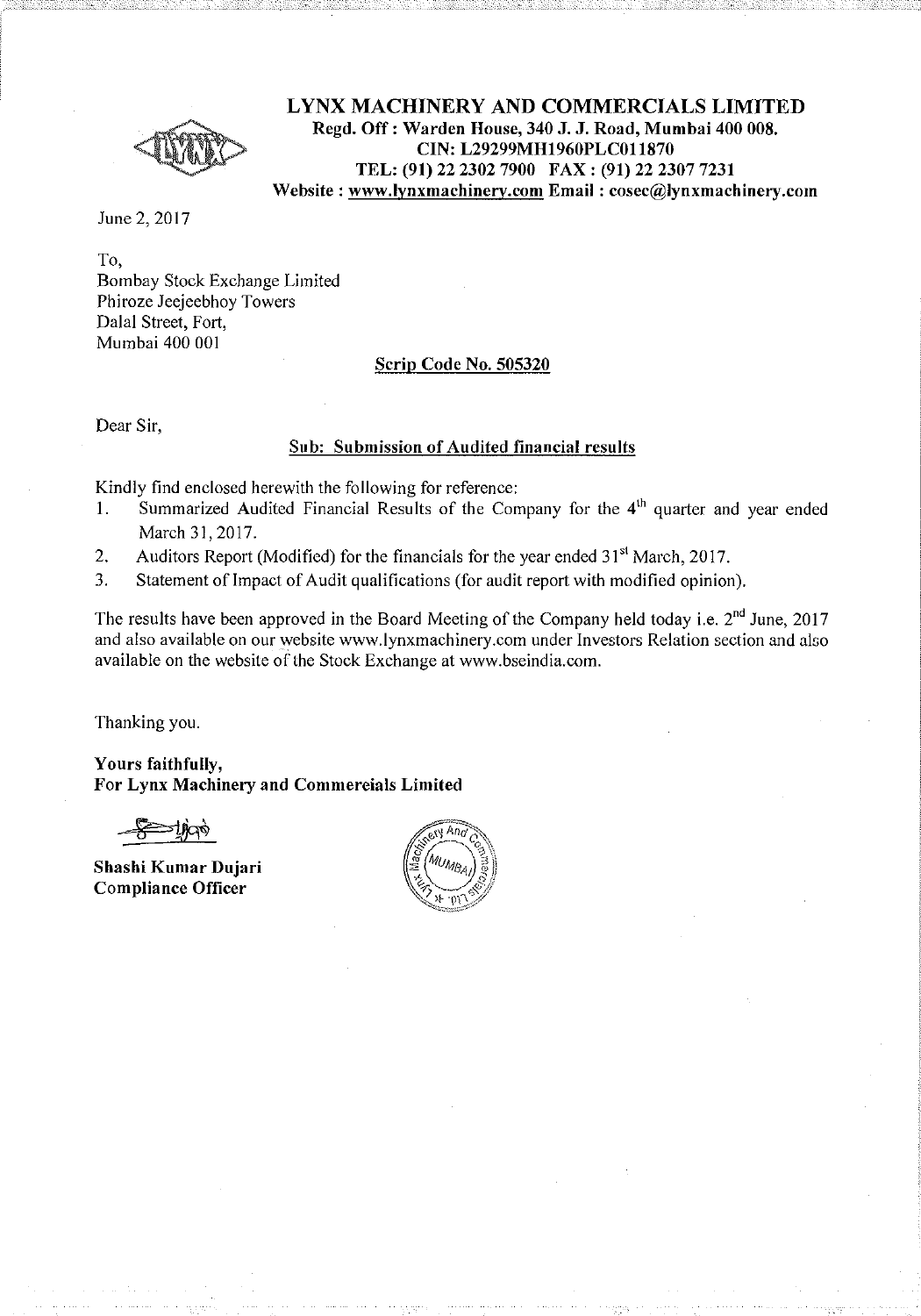### LYNX MACHINERY AND COMMERCIALS LIMITED REGD OFFICE : WARDEN HOUSE, 340 J.J.ROAD BYCULLA, MUMBAI - 400 008 CIN: L29299MH1960PLC011870 TEL: (91) (22) 2302 7900 FAX (91) (22) 2307 7231 **Website: www.lynxmachinery.com, Email: cosec@lynxmachinery.com**  CO. CODE : 505320

|               |                                                             |          |                                             |          |         | (Rupees in Thousand except EPS) |
|---------------|-------------------------------------------------------------|----------|---------------------------------------------|----------|---------|---------------------------------|
|               |                                                             |          | <b>QUARTER ENDED</b>                        |          |         | <b>YEAR ENDED</b>               |
| SR.           | <b>PARTICULARS</b>                                          |          | 31.03.2017 31.12.2016 31.03.2016 31.03.2017 |          |         | 31.03.2016                      |
| #             |                                                             | Audited  | <b>Unaudited</b>                            | Audited  | Audited | Audited                         |
|               | Revenue From Operations                                     | O        | $\Omega$                                    | 24       | 0       | 24                              |
| Ш             | Other Income, net                                           | 1020     | 158                                         | 741      | 1602    | 1732                            |
| ШI            | <b>Total Revenue (I+II)</b>                                 | 1020     | 158                                         | 765      | 1602    | 1756                            |
| $\mathsf{IV}$ | <b>EXPENSES</b>                                             |          |                                             |          |         |                                 |
|               | a) Changes in Inventories                                   | 0        | 0                                           | 45       | 0       | 45                              |
|               | b) Other Expenditure                                        | 2294     | 1552                                        | 1473     | 6750    | 6473                            |
|               | Total Revenue (IV)                                          | 2294     | 1552                                        | 1518     | 6750    | 6518                            |
| V             | Profit/(Loss) before exceptional items and tax (III - IV)   | $-1274$  | $-1394$                                     | $-753$   | $-5148$ | -4762                           |
| VI            | <b>Exceptional Items</b>                                    | $\Omega$ | $\Omega$                                    | $\Omega$ | 0       | $\Omega$                        |
| VII           | Profit/(Loss) before Tax<br>$(V-VI)$                        | $-1274$  | $-1394$                                     | $-753$   | $-5148$ | $-4762$                         |
|               | <b>VIII Tax Expenses</b>                                    |          |                                             |          |         |                                 |
|               | Deferred Tax                                                | $-155$   | 0                                           | $-167$   | $-155$  | $-167$                          |
|               | Profit /(Loss) for the period from continuing               |          |                                             |          |         |                                 |
| IX            | operations (VII - VIII)                                     | $-1119$  | $-1394$                                     | $-586$   | $-4993$ | -4595                           |
| X             | Profit (Loss) from discontinued operations                  | 0        | $\Omega$                                    | $\Omega$ | 0       | $\Omega$                        |
| XI            | Tax Expense of discontinued operations                      | 0        | 0                                           | 0        | 0       | 0                               |
|               | Profit (Loss) from discontinued operations (after tax) (X-  |          |                                             |          |         |                                 |
| XII           | X                                                           | 0        | 0                                           | 0        | 0       | $\Omega$                        |
| XIII          | Profit/(Loss) for the period                                | $-1119$  | $-1394$                                     | $-586$   | $-4993$ | $-4595$                         |
| XIV           | Paid-Up Equity Share Capital (Face Value Rs.10/- per Share) | 6000     | 6000                                        | 6000     | 6000    | 6000                            |
|               | XV Reserves excluding Revaluation Reserves                  | 0        | 0                                           | 0        | 10399   | 15392                           |
|               | Earning per Share (EPS) (of Rs.10/- each) (not              |          |                                             |          |         |                                 |
|               | XVI annualized) Basic and Diluted earning per share         | (1.87)   | (2.32)                                      | (0.98)   | (8.32)  | (7.66)                          |

Notes:

1) The Above results were reviewed by Audit Committee and taken on record by the Board of Directors at their meeting held on 30.05.2017 at Murnbai.

2) Previous periods figures have been regrouped/rearranged wherever necessary.

3) This is a single segment company in accordance with the AS~17 (Segment Reporting) issued by I CAl.

Hence the question of disclosure of segment information does not arise.

4) The figures for the quarter ended 31st March 2017 and 31st March 2016 are balancing figures between Audited figures in respect of the full financial Year and the limited reviewed published year to date figures upto the Quarter ended 31st December 2016 and 31st December 2015 respectively.

5) No Investors complaint were received during the quarter ended 31.03.2017

### ON BEHALF OF BOARD OF DIRECTORS FOR LYNX MACHINERY AND COMMERCIALS LTD.

 $\heartsuit$ 

 $\sqrt{\frac{1}{2} \cdot \frac{1}{2} \cdot \frac{1}{2}}$  . 4 PLACE : MUMBAI PLACE : MUMBAI COMMERCIALS LTD.<br>DATE : 02.06.2017 PRADYUMNA JAJODIA  $D_{\text{DUV}}$ <sup>N<sub>2</sub>  $\sqrt{N^2}$  DIRECTOR</sup>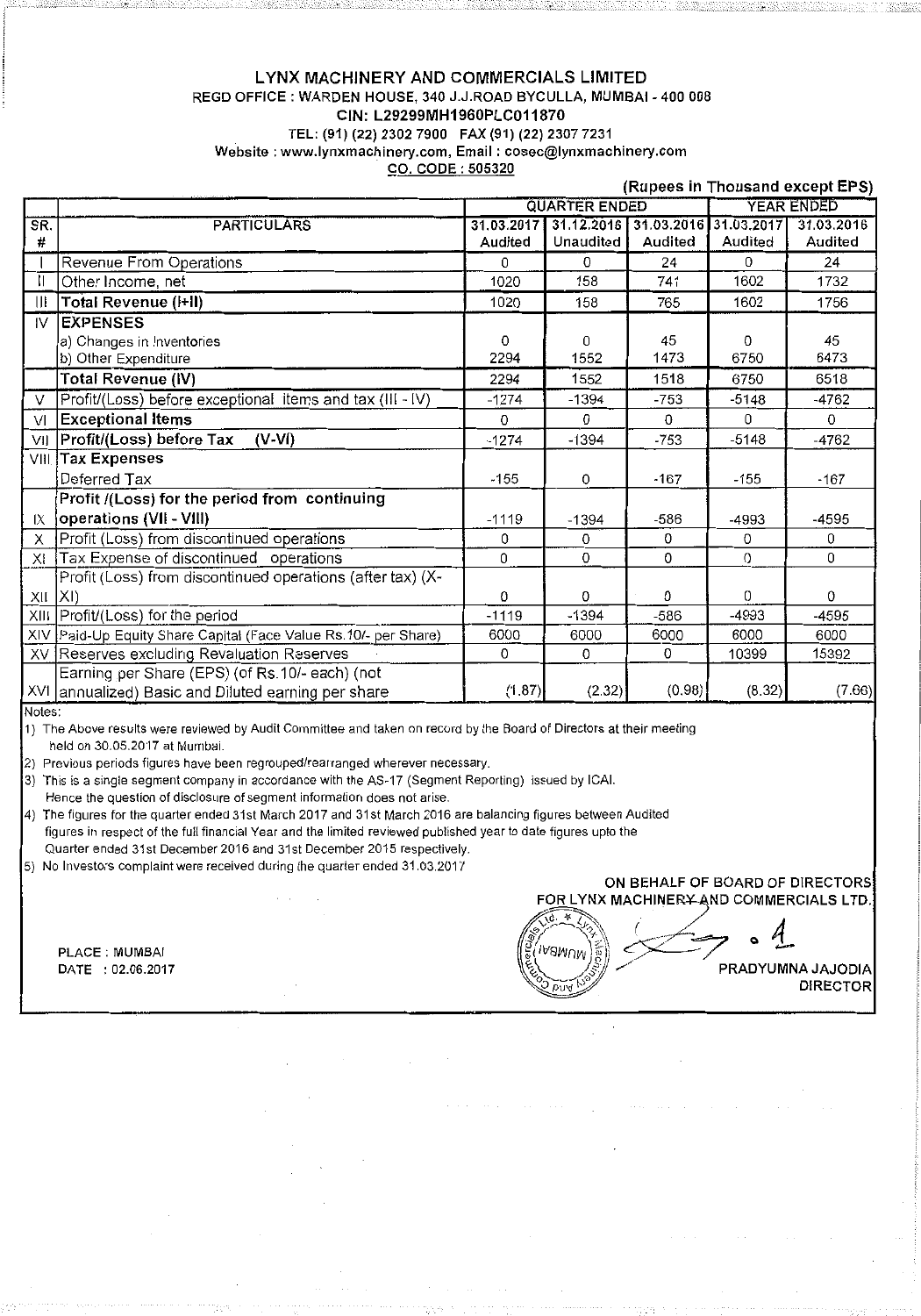### LYNX MACHINERY AND COMMERCIALS LIMITED REGD OFFICE : WARDEN HOUSE, 340 J.J.ROAD BYCULLA, MUMBAI • 400 008 CIN: L29299MH1960PLC011870 TEL: (91) (22) 2302 7900 FAX (91) (22) 2307 7231 Website : www.lynxmachinery.com, Email : cosec@lynxmachinery.com CO. CODE : 505320

|                                                       |                                        | <b>Amount In Rupees</b>                |
|-------------------------------------------------------|----------------------------------------|----------------------------------------|
| Audited Standlone Statement of Assets and Liabilities | As At<br>31st March, 2017<br>(Audited) | As At<br>31st March, 2016<br>(Audited) |
| A EQUITY AND LIABILITIES                              |                                        |                                        |
| 1 Shareholder's Funds                                 |                                        |                                        |
| (a) Share Capital                                     | 60,00,000                              | 60,00,000                              |
| (b) Reserves and Surplus                              | 1,03,98,934                            | 1,53,91,695                            |
| Sub-total - Shareholder's funds                       | 1,63,98,934                            | 2,13,91,695                            |
| 2 Non- Current Liabilities                            |                                        |                                        |
| (a) Long Term Borrowings                              |                                        | 44,08,727                              |
| (b) Deferred Tax Liabilities (Net)                    |                                        | 1,55,580                               |
| Sub-total - Non-current liabilities                   |                                        | 45,64,307                              |
| 3 Current Liabilities                                 |                                        |                                        |
| (a) Trade Payables                                    | 3,65,332                               | 3,64,791                               |
| (b) Other Current Liabilities                         | 1,00,05,286                            | 96,95,335                              |
| (c) Short Term Provisions                             |                                        |                                        |
| Sub-total - Current Liabilities                       | 1,03,70,618                            | 1,00,60,126                            |
| TOTAL - EQUITY AND LIABILITIES                        | 2,67,69,552                            | 3,60,16,128                            |
| <b>B</b> ASSETS                                       |                                        |                                        |
|                                                       |                                        |                                        |
| 1 Non-Current Assets<br>(a) Fixed Assets              |                                        |                                        |
| - Tangible assets                                     | 6,71.154                               | 40,82,953                              |
| (b) Non-current investments                           | 1,27,25,095                            | 1,38,65,845                            |
| (c) Long Term Loans And Advances                      | 12,03,063                              | 12,02,216                              |
| Sub-total - Non-current Assets                        | 1,45,99,312                            | 1,91,51,014                            |
| 2 Current Assets                                      |                                        |                                        |
| (a) Inventories                                       |                                        |                                        |
| (b) Trade Receivables                                 | 24,45,169                              | 24,45,169                              |
| (c) Cash and Cash Equivalents                         | 13,09,508                              | 3,85,975                               |
| (d) Short Term Loans and Advances                     | 77,83,846                              | 1.31,29,626                            |
| (e) Other Current Assets                              | 6,31.717                               | 9,04,344                               |
| Sub-total - Current Assets                            | 1,21,70,240                            | 1,68,65,114                            |
|                                                       |                                        |                                        |
| <b>TOTAL ASSETS</b>                                   | 2,67,69,552                            | 3,60,16,128                            |

### ON BEHALF OF BOARD OF DIRECTORS FOR LYNX MACHINERY AND COMMERCIALS LTD.



PRADYUMNA JAJODIA **DIRECTOR**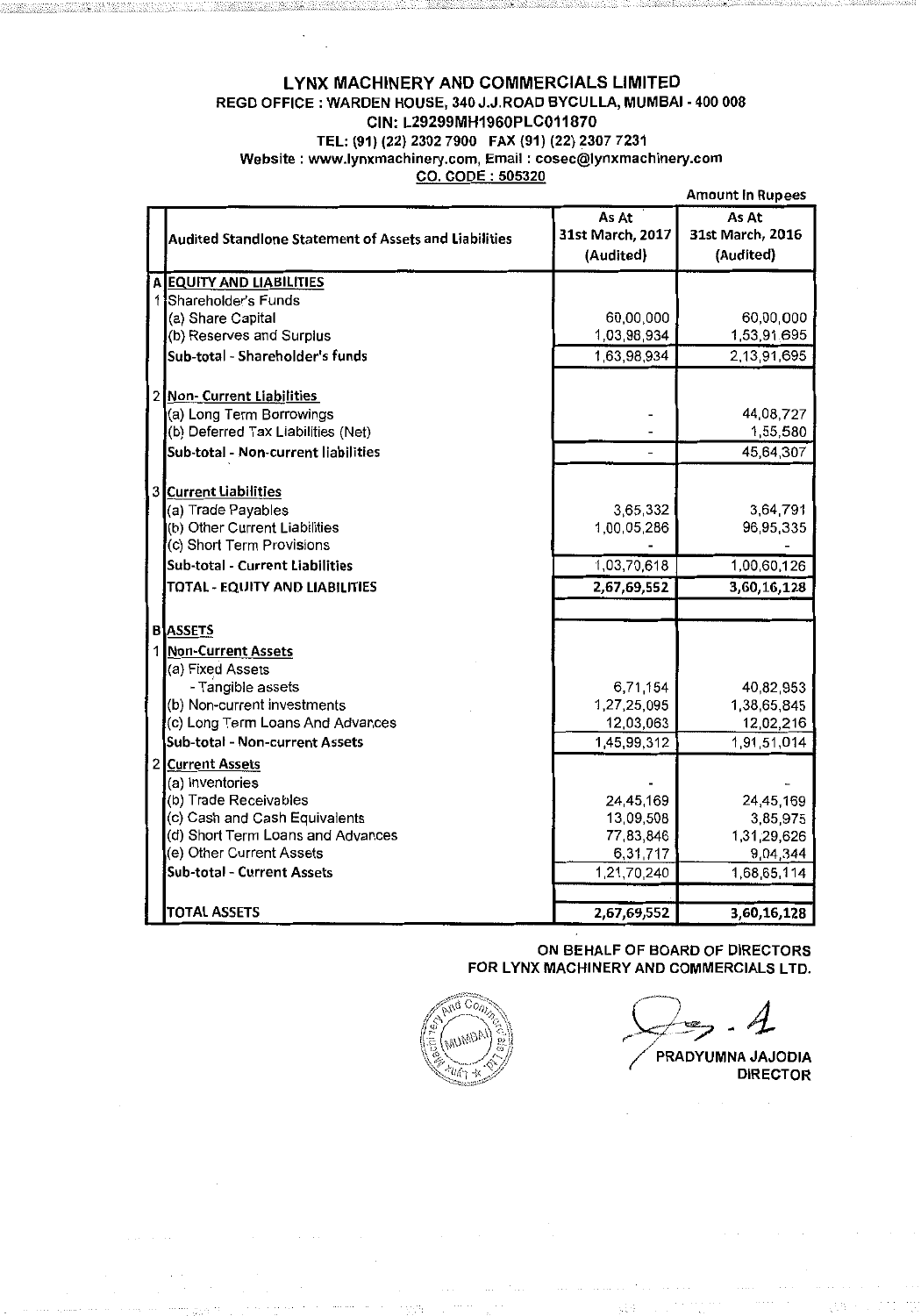# LYNX MACHINERY AND COMMERCIALS LIMITED

REGD OFFICE : WARDEN HOUSE, 340 J.J.ROAD BYCULLA, MUMBAI - 400 008

GIN: L29299MH1960PLC011870

TEL: (91) (22) 2302 7900 FAX (91) (22) 2307 7231 Website : www.lynxmachinery.com, Email : cosec@lynxmachinery.com

CO. CODE : 505320

# EXTRACT OF STATEMENT OF RESULTS FOR THE QUARTER AND YEAR ENDED MARCH 31, 2017 (RS in Thousands except EPS)

|              |                                                |            |                | $(100 \text{ m} \cdot 110033 \text{ m})$ |
|--------------|------------------------------------------------|------------|----------------|------------------------------------------|
|              |                                                | Quarter    | Year           | Year                                     |
|              |                                                | Ended      | Ended          | Ended                                    |
| SR.          | <b>PARTICULARS</b>                             | 31.03.2017 | 31.03.2017     | 31.03.2016                               |
| NO.          |                                                | Audited    | <b>Audited</b> | <b>Audited</b>                           |
|              | Net Income from Sales/services                 | 1020       | 1602           | 1756                                     |
|              |                                                |            |                |                                          |
|              | Total                                          | 1020       | 1602           | 1756                                     |
| $\mathbf{2}$ | $Net Profit(+) / Loss(-) from ordinary$        |            |                |                                          |
|              | Activities after Tax                           | $-1119$    | -4993          | -4595                                    |
| 3            | $Net Profit(+) / Loss(-)$ for the period after |            |                |                                          |
|              | tax (after extra ordinaryitems)                | $-1119$    | -4993          | -4595                                    |
| 4            | Paid-Up Equity Share Capital                   | 6000       | 6000           | 6000                                     |
|              | (Face Value Rs.10/- Per Share)                 |            |                |                                          |
| 5            | Reserve excluding revaluation                  |            |                |                                          |
|              | reserves (as shown in the Balance Sheet        |            |                |                                          |
|              | of Previous Accounting Year)                   | 0          | 10399          | 15392                                    |
| 6            | Earning Per Share (EPS) before extra           |            |                |                                          |
|              | ordinary items (of R.10/- each)                |            |                |                                          |
| a)           | Basic                                          | (1.87)     | (8.32)         | (7.66)                                   |
| b)           | Diluted                                        | (1.87)     | (8.32)         | (7.66)                                   |
|              | Not Annualised                                 |            |                |                                          |

NOTES:

The above is an extract of the detailed format of quarterly / Year ended Finacial Results filed with the Stock exchange under Regulation 33 of the SEBI (Listing and Other Disclosure Requirements) Regulations, 2015. The full format of Quarterly I Year ended Financial Results are available on the BSE website (www.bseindia.com) and on the company's website www.lynxmachinery.com

On behalf of the Board

DATE : 02.06.2017 Director

 $e^{c|r|}$  $4^{2}$  $(\mathbb{S}(\mathbb{Z}_2)_{\mathbb{S}})$ {( ~ . . 'f.-*j*  .J  $\langle o \rangle$ 

~-~=:::.o:::t-

 $\left(\begin{matrix} \mathcal{A}_{\mathcal{L}} & \mathcal{A}_{\mathcal{L}} \\ \mathcal{A}_{\mathcal{L}} & \mathcal{A}_{\mathcal{L}} \end{matrix}\right)$  $\gg$ PLACE : MUMBAI PLACE : MUMBAI PRAGUELLA PRAGUELLA PRAGUELLA PRAGUELLA PRAGUELLA PRAGUELLA PRAGUELLA PRAGUELLA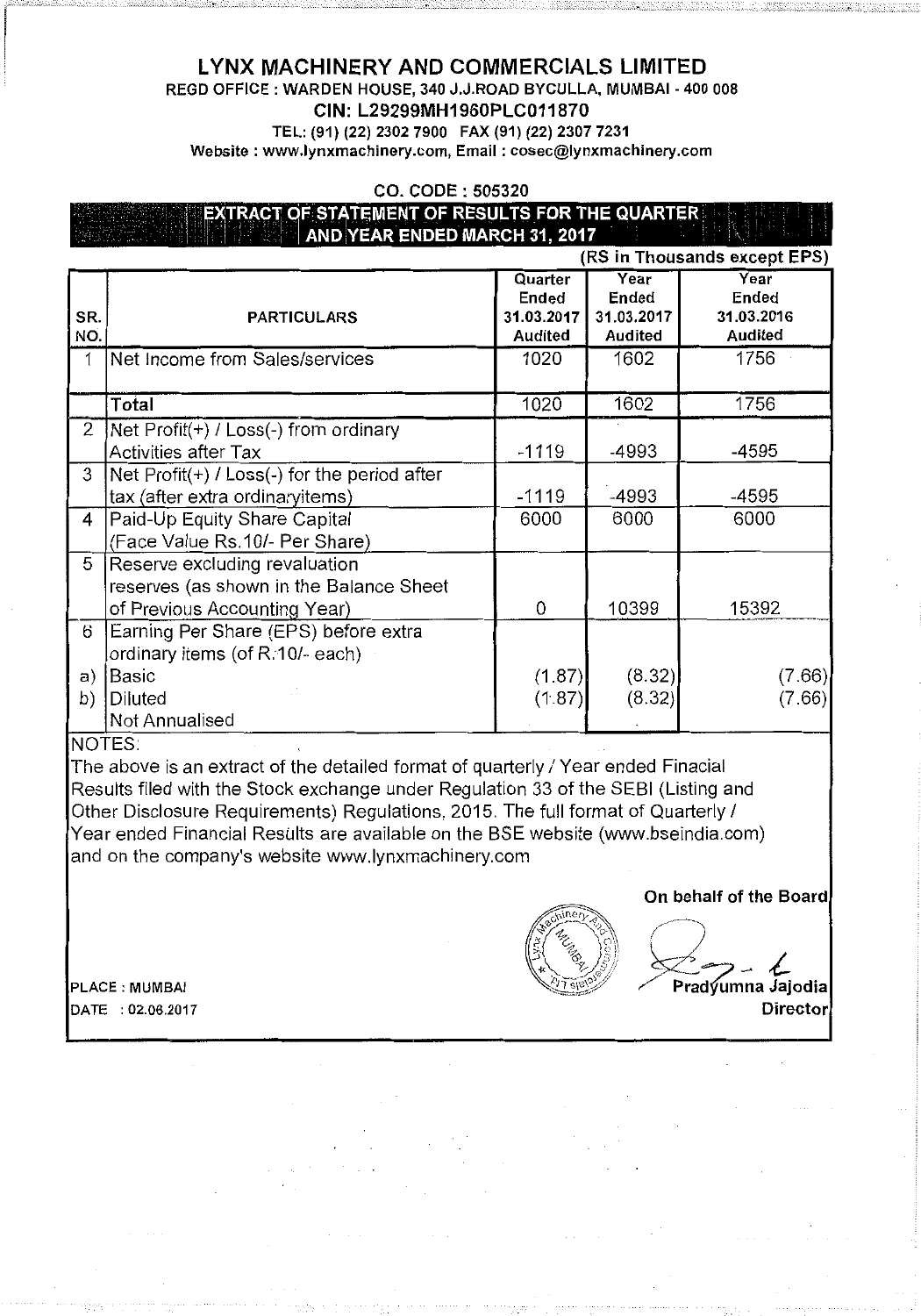## K L SINGHEE & CO. (Chartered Accountants)

1, R. N. Mukherjee Road, 3rd Floor, Room No. 303, Kolkata- 700 001 Phone: 3053-6200/4, Fax 3053 - 6202 Email: manojsinghee@gmail.com

### INDEPENDENT AUDITOR'S REPORT TO TE BOARD OF DIRECTORS OF LYNX MACHINERY AND COMMERCIALS LIMITED

### To the Board of Directors, Lynx Machinery and Commercials Ltd, 340, J. J. Road. Byculla, Mumbai -400 008.

1. We have audited the accompanying Statement of Financial Results of Lynx Machinery and Commercials Ltd ("the Company"), being submitted by the Company pursuant to the requirement of Regulation  $33$  of the SEBI (Listing Obligation and Disclosure Requirements) Regulations, 2015, as modified by Circular No. CIR/CFD/FAC/62/2016 dated July 5, 2016.

This Statemenl. which is the responsibility of the Company's Management ami approved by the Board of Directors, has been compiled from the related financial statements which has been prepared in accordance. with the Accounting Standards prescribed under Section 133 of the Companies Act, 2013 read with relevant rules issued there under and other accounting principles generally accepted in India. Our responsibility is to express an opinion on the Statement based on our audit of such financial statements.

2. We conducted our audit in accordance with the Standards on Auditing issued by the Institute of Chartered Accountants of India. 'fhose Standards require that we comply with ethical requirements and plan and perform the audit to obtain reasonable assurance about whether the Statement is free from material misstatement.

An audit involves performing procedures to obtain audit evidence about the amounts and the disclosures in the Statement. The procedures selected depend on the auditor's judgment, including the assessment of the risks of material misstatement of the Statement, whether due to fraud or error. In making those risk assessments, the auditor considers internal control relevant to the Company's preparation and fair presentation of the Statement in order ·to design audit procedures that arc appropriate in the circumstances, but not for the purpose of expressing an opinion on the effectiveness of the Company's internal control. An audit also includes evaluating the appropriateness of the accounting policies used and the reasonableness of the accounting estimates made by the Management, as well as evaluating the overall presentation of the Statement.

We believe that the audit evidence obtained by us, is sufficient and appropriate to provide a basis for our qualified audit opinion.

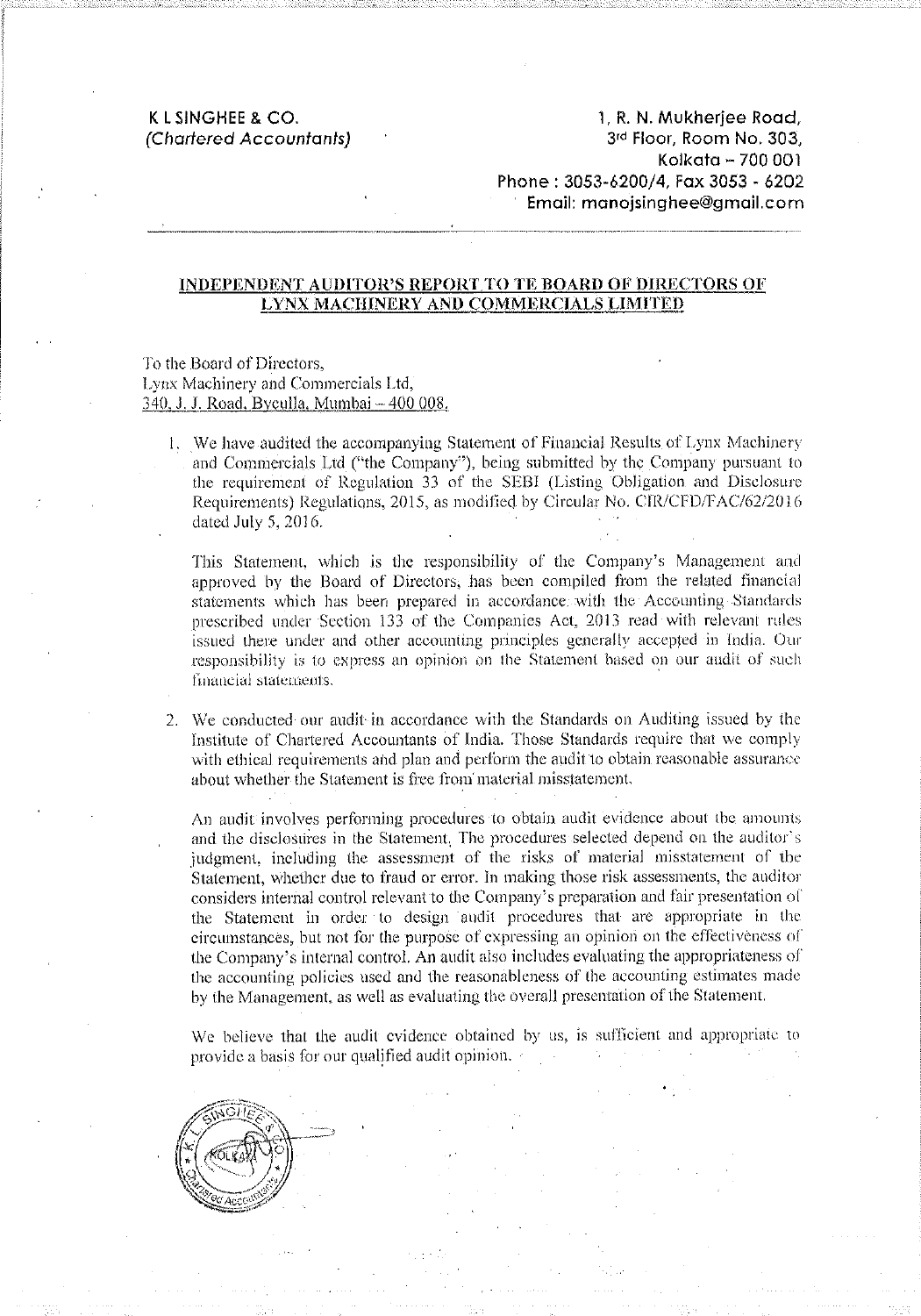### K L SINGHEE & CO. (Chartered Accountants)

1, R. N. Mukherjee Road, 3rd Floor, Room No. 303, Kolkala - 700 001 Phone : 3053-6200/4, Fax 3053 - 6202 Email: manojsinghee@gmail.com

3. (a) The Company's trade receivables aggregating to Rs 2,445,169 are old and under litigation. We were unable to obtain sufficient appropriate audit evidence about the extent to which these amounts are realisable. Consequently, we are unable to determine whether any adjustments to these amounts were necessary; and (b) In respect of the company's investment in quoted equity shares, a sum of  $\mathsf{Rs}$ 6,903,775 has been invested in equity shares of companies which are not actively

traded on stock exchanges. We were unable to obtain sufficient appropriate audit evidence about the carrying amount of the company's investments in such equity shares as at March 31, 2017 because we did not have access to the financial information of the investee companies. Consequently, we were unable to determine whether any adjustments to these amounts were necessary.

4. In our opinion and to the best of our information and according to the explanations given to us, except for the possibk effects of the matters described in paragraph above. the Statement :

- $(i)$  is presented in accordance with the requirements of Regulation 33 of the SEBI (Listing Obligations and Disclosure Requirements) Regulations, 2015, as modified by Circular No. CIR/CFD/FAC/62/2016 dated July 5, 2016; and  $(ii)$  gives a true and fair view in conformity with the aforesaid Accounting Standards and other accouniing principles generally accepted in India of the net profit and total comprehensive income and other financial information of the Company for the year ended March 31, 2017.
- 5. The Statement indudcs the results for the quarter ended'Mmch,31, 2017 being the balancing figure between audited figures in respect of the full linancial year and the published year to date ligures up to rhe third quarter of the current tinancial year which were subjected to limited review by us.

Dated : 02.06.2017

For K. L. StNGHEE & CO.<br>Firm Registried Accountants<br>Firm Registried Bumber 1903121E rior : Chart fred Accountance t<br>|<br>|<br>|

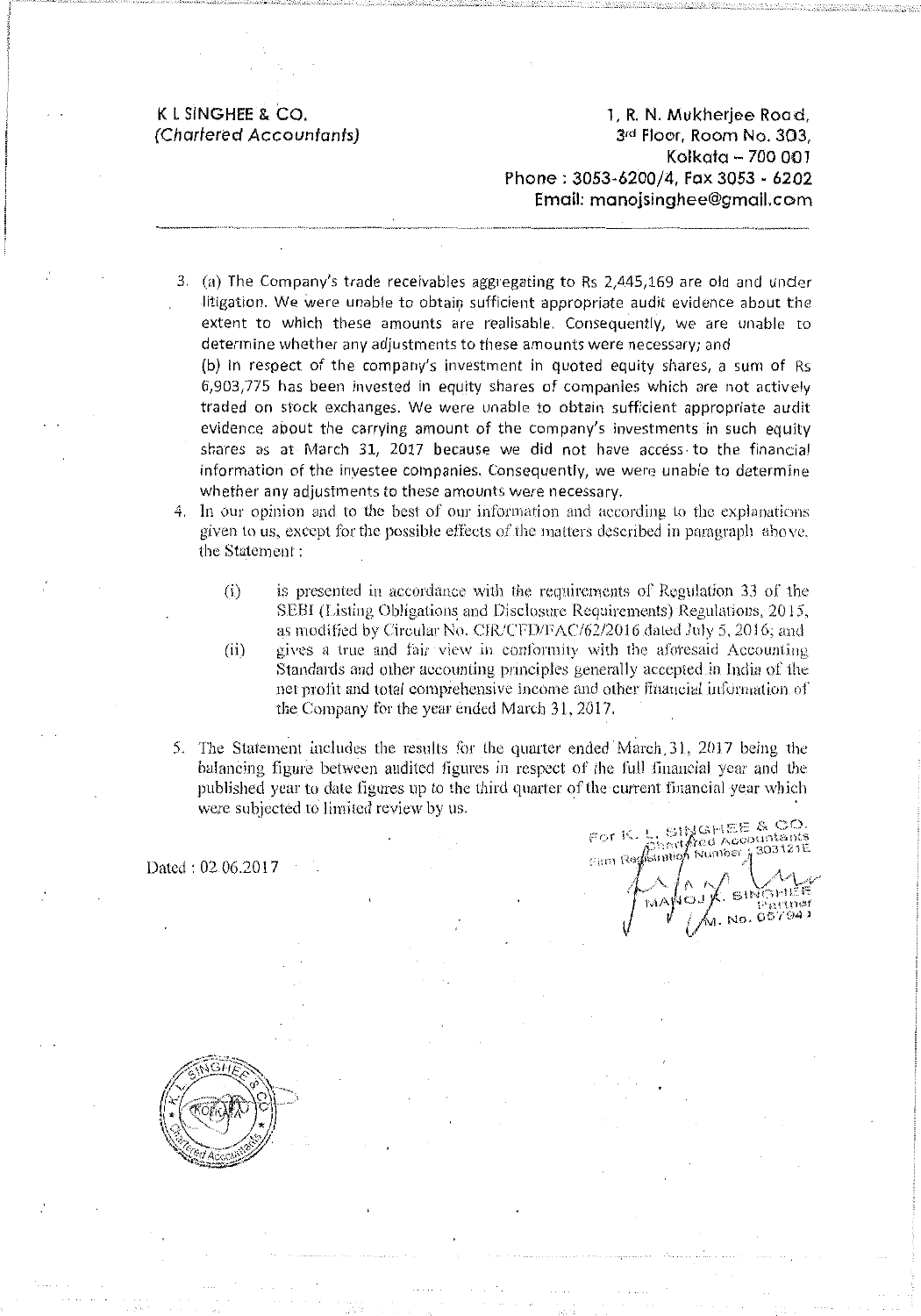

### LYNX MACHINERY AND COMMERCIALS LIMITED Regd. Off: Warden House, 340 J. J. Road, Mumbai 400 008. CIN: 1.29299MH1960PLC011870 TEL: (91) 22 2302 7900 FAX: (91) 22 2307 7231 Website: www.lynxmachinery.com Email: cosec@lynxmachinery.com

#### **ANNEXURE 1**

Statement on Impact of Andit Qualifications (for audit report with modified opinion) submitted along-with Annual Audited Financial Results - (Standalone and Consulidated separately)

|    | Sr. No.          | Particulars                                                                                                                                                                                   | <b>Audited Figures</b> (as<br>reported before<br>adjusting for<br>qualifications) | <b>Adjusted Figures</b><br>(audited figures<br>after adjusting for<br>qualifications) |
|----|------------------|-----------------------------------------------------------------------------------------------------------------------------------------------------------------------------------------------|-----------------------------------------------------------------------------------|---------------------------------------------------------------------------------------|
|    | ι.               | Turnover/Total Income                                                                                                                                                                         | 1,602,177                                                                         | 1,602,177                                                                             |
| ł. | $\overline{2}$ . | Total Expenditure                                                                                                                                                                             | 6,750,518                                                                         | 9,195,687                                                                             |
|    | 3.               | Gross Profit/ (Loss)                                                                                                                                                                          | (5,148,341)                                                                       | (7, 593, 510)                                                                         |
|    | 4.               | Deferred Tax                                                                                                                                                                                  | 155,580                                                                           | 155,580                                                                               |
|    | 5.               | Net Profit/ (Loss)                                                                                                                                                                            | (4,992,761)                                                                       | (7,437,930)                                                                           |
|    | Ő.               | Earnings Per Share                                                                                                                                                                            | (8,32)                                                                            | (12.40)                                                                               |
|    | 7.               | Total Assets                                                                                                                                                                                  | 26,769,552                                                                        | 24,324,383                                                                            |
|    | 8.               | Total Liabilities                                                                                                                                                                             | 26,769,552                                                                        | 24,324,383                                                                            |
|    | 9.               | Net Worth                                                                                                                                                                                     | 16,398,934                                                                        | 13,953,765                                                                            |
|    | Ïб.              | Any other financial item(s) (as felt<br>appropriate by the management)                                                                                                                        |                                                                                   |                                                                                       |
|    | п.               | Details of Audit Qualifications:<br>Non-Provisions for Doubtful debts of Rs.24,45,169/-<br>1.<br>In respect of investment in quoted equity shares a sum of Rs.6,903,775/- which are not<br>2. |                                                                                   |                                                                                       |
|    | b.               | actively traded on stock exchange.<br>Type of Audit Qualification:<br>1. Qualified Opinion<br>2. Disclaimer of Opinion                                                                        |                                                                                   |                                                                                       |
|    | C.               | Frequency of qualification: Whather appeared first time/repetitive/since-how-long-continuing.                                                                                                 |                                                                                   |                                                                                       |